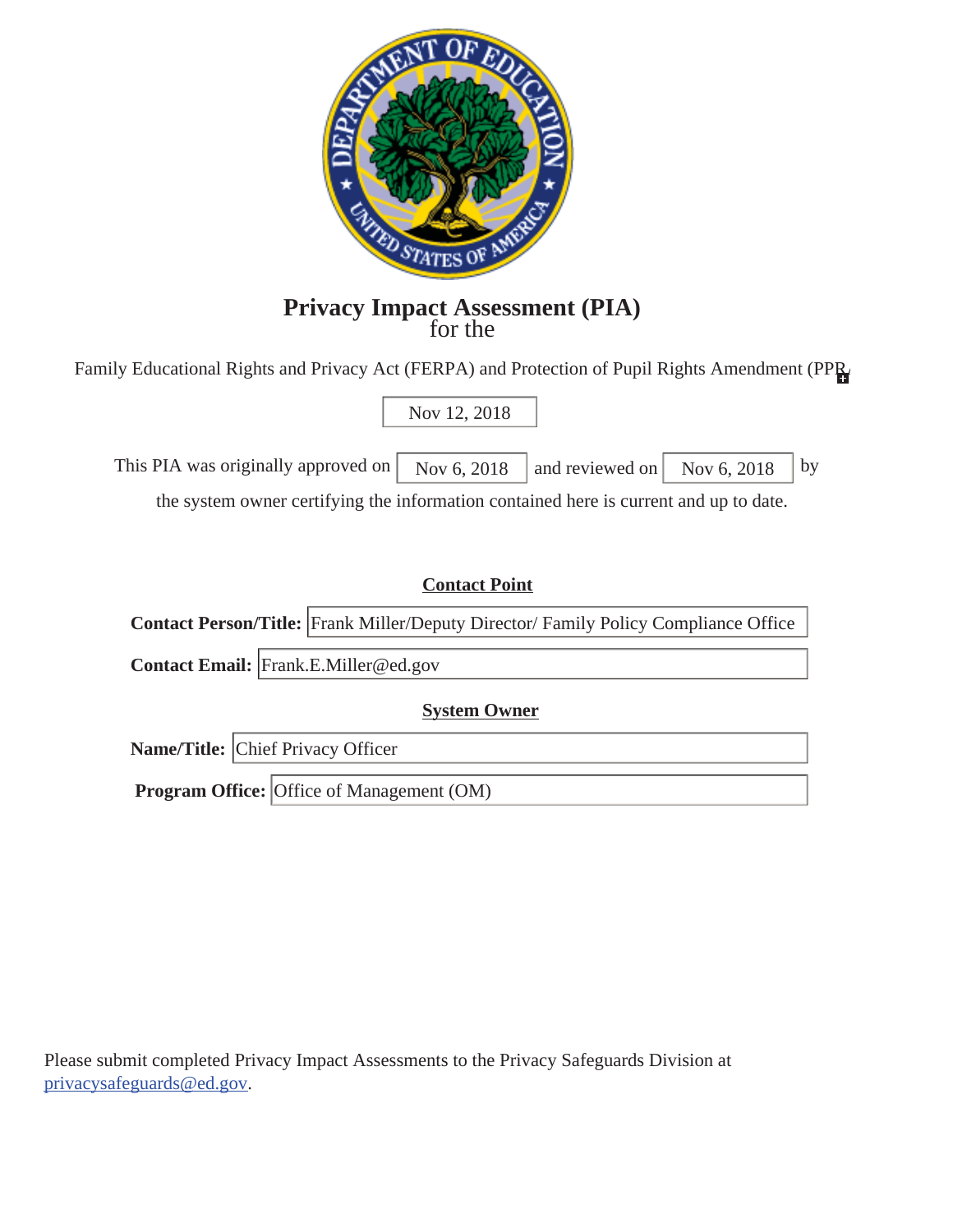*Please complete this Privacy Impact Assessment (PIA) on how personally identifiable information (PII) is collected, stored, protected, shared, and managed electronically by your system. You may wish to consult with your ISSO in completing this document. If a question does not apply to your system, please answer with N/A.* 

#### **All text responses are limited to 1,500 characters. If you require more space, please contact the Privacy Safeguards Team.**

#### **1. Introduction**

The Department of Education's Office of the Chief Privacy Officer (OCPO), through the Family Policy Compliance Office (FPCO), utilizes this system to receive, review, and attempt to resolve disputes regarding violations of FERPA and PPRA. The system operates as a case tracking system to track, monitor, and close out tickets associated with each individual dispute.

1.2 Describe the purpose for which the personally identifiable information  $(PII)^1$  is collected, used, maintained or shared.

Information contained in this system is used to resolve complaints alleging violations of FERPA and PPRA. While a copy is maintained in this system, requests for technical assistance are forwarded to OCPO's Student Privacy Policy and Assistance Division (SPPAD) who is responsible for the provision of that assistance.

<sup>1.1</sup> Describe the system including the system name, system acronym, and a brief description of the major functions.

<sup>1</sup> The term "personally identifiable information" refers to information which can be used to distinguish or trace an individual's identity, such as their name, social security number, biometric records, etc. alone, or when combined with other personal or identifying information which is linked or linkable to a specific individual, such as date and place of birth, mother's maiden name, etc. https://www.whitehouse.gov/sites/default/files/omb/memoranda/fy2007/m07-16.pdf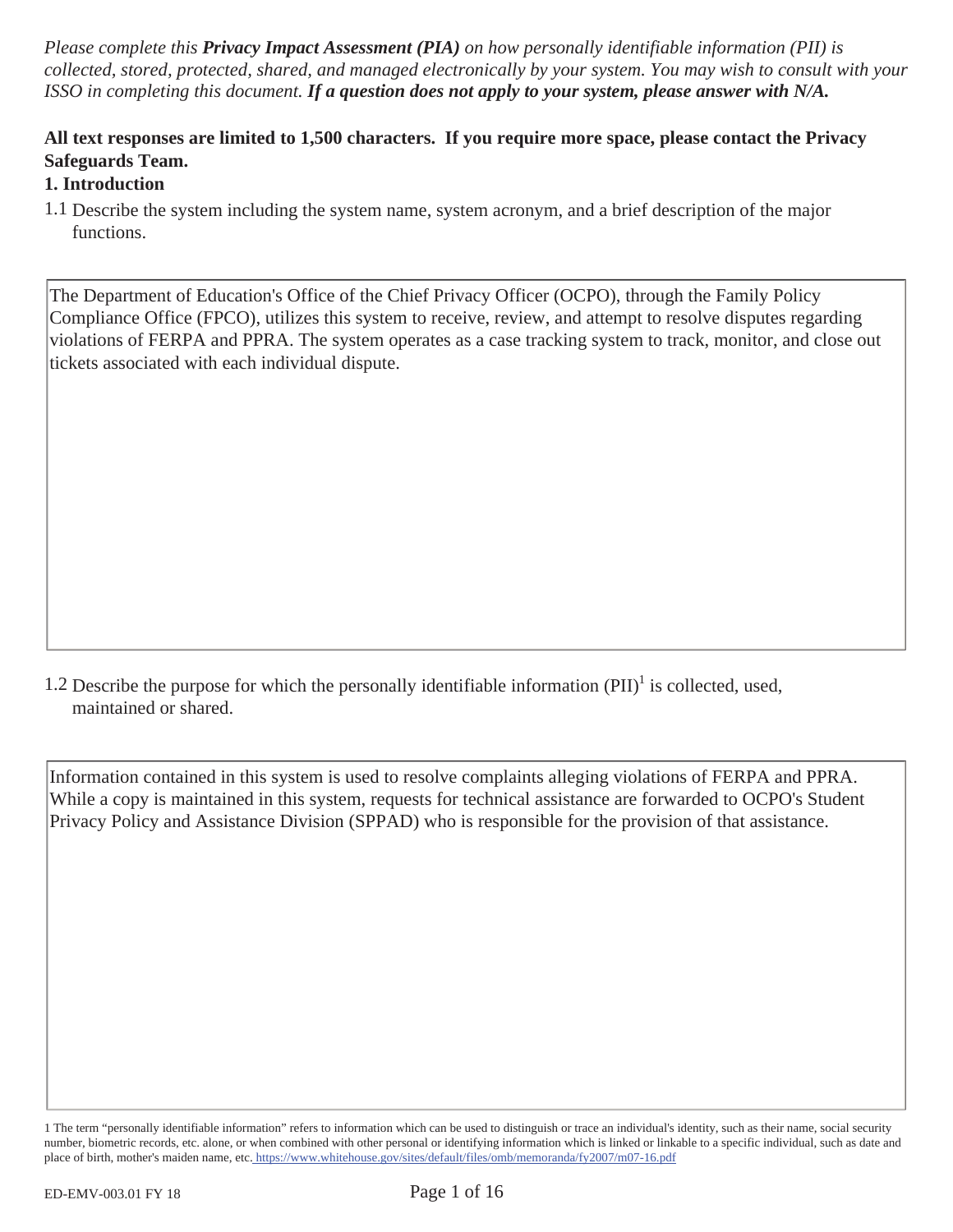1.3 Is this a new system, or one that is currently in operation?

Currently Operating System

1.4 Is this PIA new, or is it updating a previous version? If this is an update, please include the publication date of the original.

New PIA **Original Publication Date:** 

1.5 Is the system operated by the agency or by a contractor?

Agency

#### **2. Legal Authorities and Other Requirements**

#### *If you are unsure of your legal authority, please contact your program attorney.*

2.1 What specific legal authorities and/or agreements permit and regulate the collection and use of data by the system?

Family Educational Rights and Privacy Act (20 U.S.C. 1232g and 34 CFR part 99) and Protection of Pupil Rights Amendment (20 U.S.C. 1232h and 34 CFR part 98).

#### **SORN**

2.2 Is the information in this system retrieved by an individual's name or personal identifier such as a Social Security Number or other identification? Please answer **YES** or **NO**.

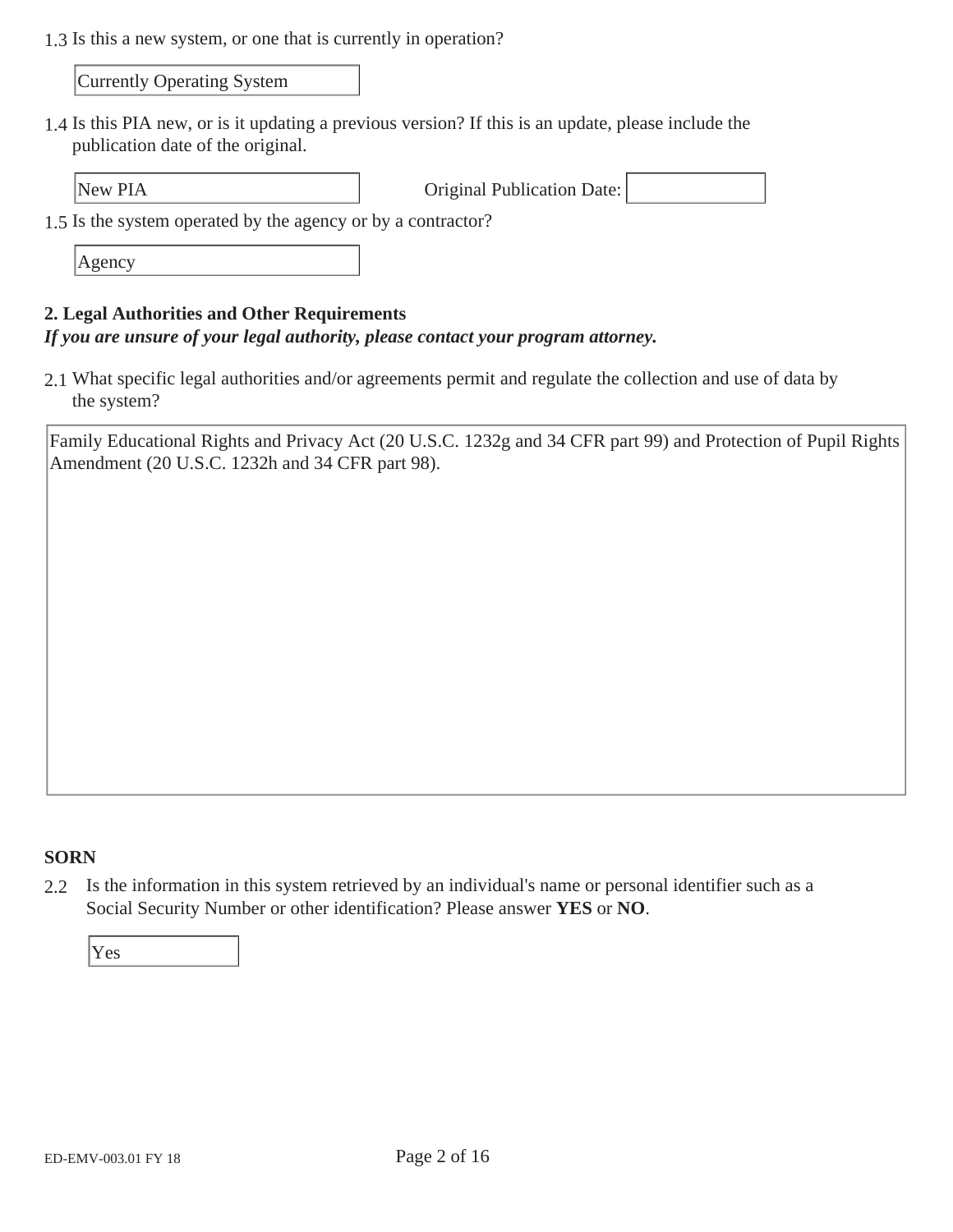2.2.1  $\Box$  N/A If the above answer is **YES** this system will need to be covered by a Privacy Act

System of Records Notice(s)  $(SORN(s))$ .<sup>2</sup> Please provide the SORN name and number, or indicate that a SORN is in progress.

Family Educational Rights and Privacy Act (FERPA) and the Protection of Pupil Rights Amendments (PPRA) Record System (18-05-02) published in the Federal Register on June 4, 1999 at 64 FR 30123.

https://www2.ed.gov/notices/sorn/18-05-02\_060499.pdf

#### **Records Management**

*If you do not know your records schedule, please consult with your records liaison or send an email to RMHelp@ed.gov.* 

2.3 Does a records retention schedule, approved by the National Archives and Records Administration (NARA), exist for the records contained in this system? If yes, please provide the NARA schedule number.

Inquiry records are maintained a minimum of three years; complaint and investigative records are maintained a minimum of six years after the case is closed. Inquiry records are maintained in accordance with Department of Education Records Disposition Schedule ED 162: Family Policy Compliance Office Complaints and Technical Assistance. The NARA Disposition Authority number is N1-441-09-18.

A System of Records Notice (SORN) is a formal notice to the public that identifies the purpose for which PII is collected, from whom and what type of PII is 2 https://connected.ed.gov/om/Documents/

collected, how the PII is shared externally (routine uses), and how to access and correct any PII maintained by ED. SORN-Process.pdf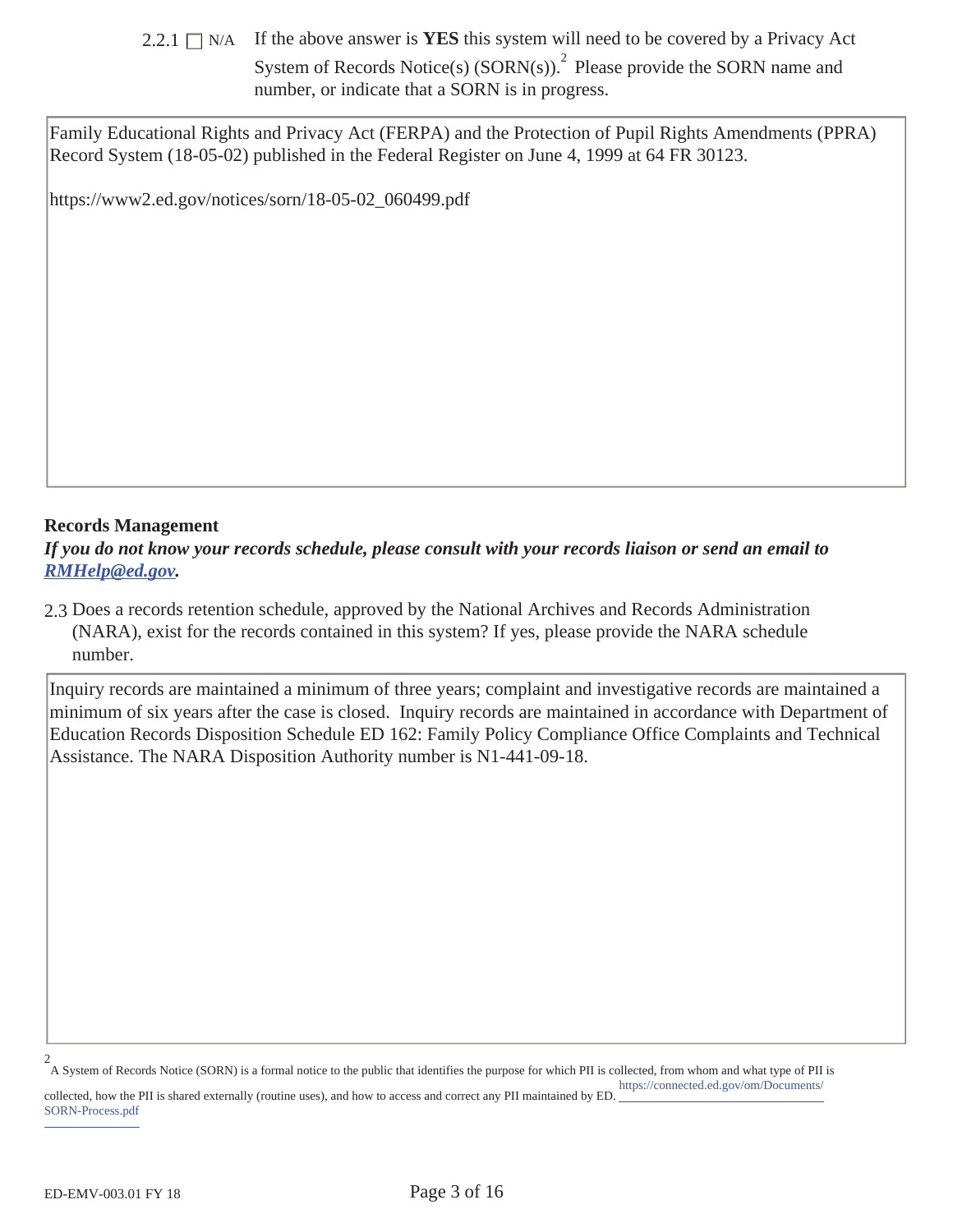2.4 Is the PII contained in this system disposed of appropriately, and in accordance with the timelines in the records disposition schedule? Please answer **YES** or **NO**.

Yes

#### **3. Characterization and Use of Information**

#### **Collection**

3.1 List the specific personal information data elements (e.g., name, email, address, phone number, date of birth, Social Security Number, etc.) that the system collects, uses, disseminates, or maintains.

This system consists of complaints alleging violations of FERPA or PPRA and correspondence making requests for technical assistance or other inquiries about these laws. General information pertaining to complaints and correspondence may include first and last names, addresses, phone numbers, dates of birth, and email addresses. Additional personally identifiable information may be obtained on a case-by-case basis via correspondence or the investigative process, including but not limited to items such as transcripts or other academic records, medical records, disciplinary records, and letter and/or email exchanges between parents/students and the educational institution. Please note that while we do not request Social Security numbers, there are times when the complainant includes them when submitting supplemental information.

3.2 Does the system collect only the minimum amount required to achieve the purpose stated in Question 1.2? Please answer **YES** or **NO**.

Yes

3.3 What are the sources of information collected (e.g., individual, school, another agency, commercial sources, etc.)?

This system covers information that is collected directly from the parent or eligible student who maintains FERPA rights over the education records that are the subject of the complaint, or an attorney or advocate filing on his or her behalf. We may also receive information from schools, districts and colleges/universities as requested during the investigation process.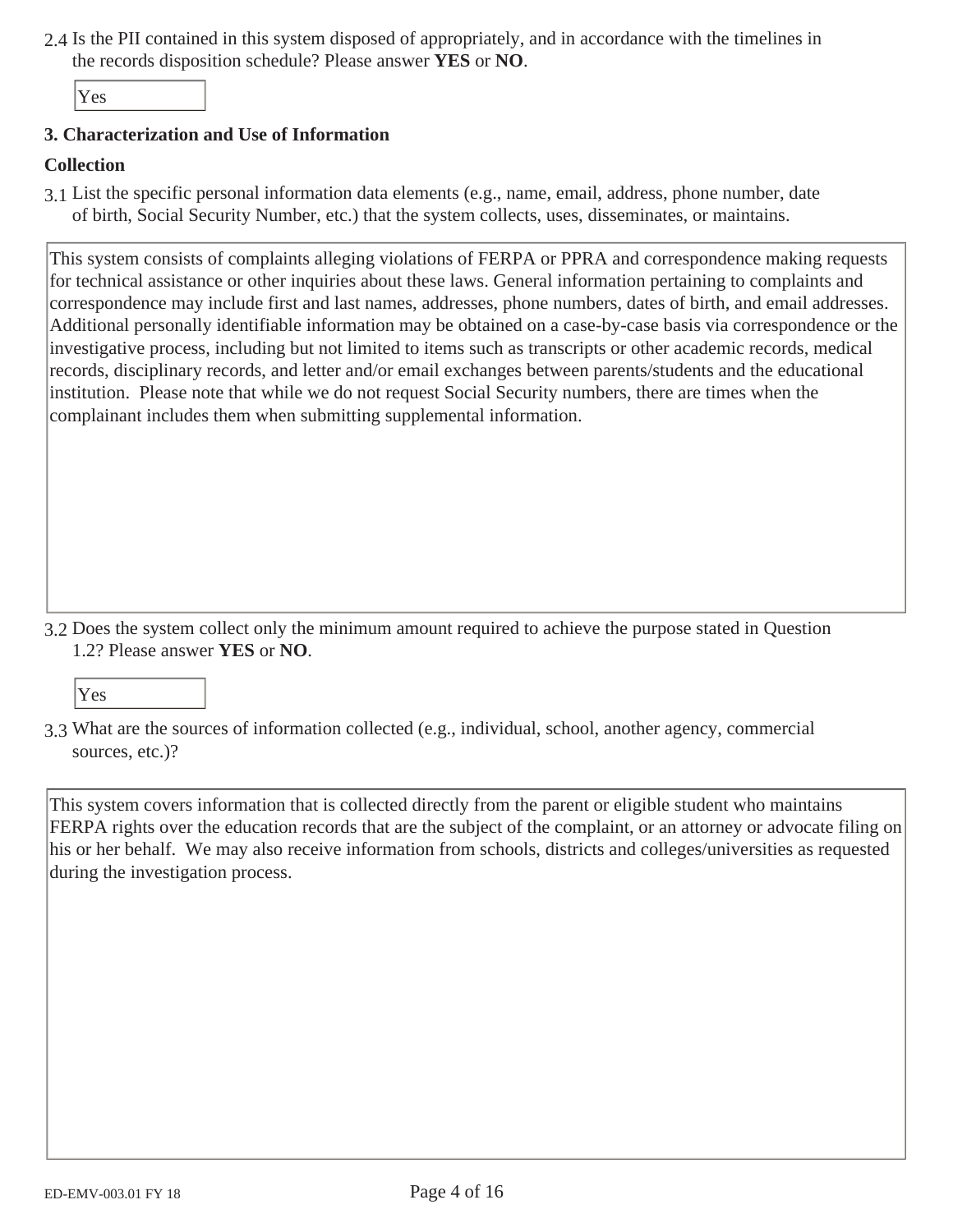3.4 How is the information collected from stated sources (paper form, web page, database, etc.)?

Complaints and correspondence are submitted in paper form, electronically via email or through the student privacy website at https://studentprivacy.ed.gov/. While a copy is maintained in this system, requests for technical assistance are forwarded to OCPO's Student Privacy Policy and Assistance Division (SPPAD) who is responsible for the provision of that assistance.

 $3.5$  How is this information validated or confirmed?<sup>3</sup>

As stated above, the information is gathered directly from the complainant or an attorney/advocate on their behalf, through an Information Collection/OMB approved form. Upon receipt, the Department sends an acknowledgment letter or email to the individual. These forms are then reviewed for completeness and clarity, with any concerns verified by the complainant either through phone call or written request. While a copy is maintained in this system, requests for technical assistance are forwarded to OCPO's Student Privacy Policy and Assistance Division (SPPAD) who is responsible for the provision of that assistance.

Examples include form filling, account verification, etc. 3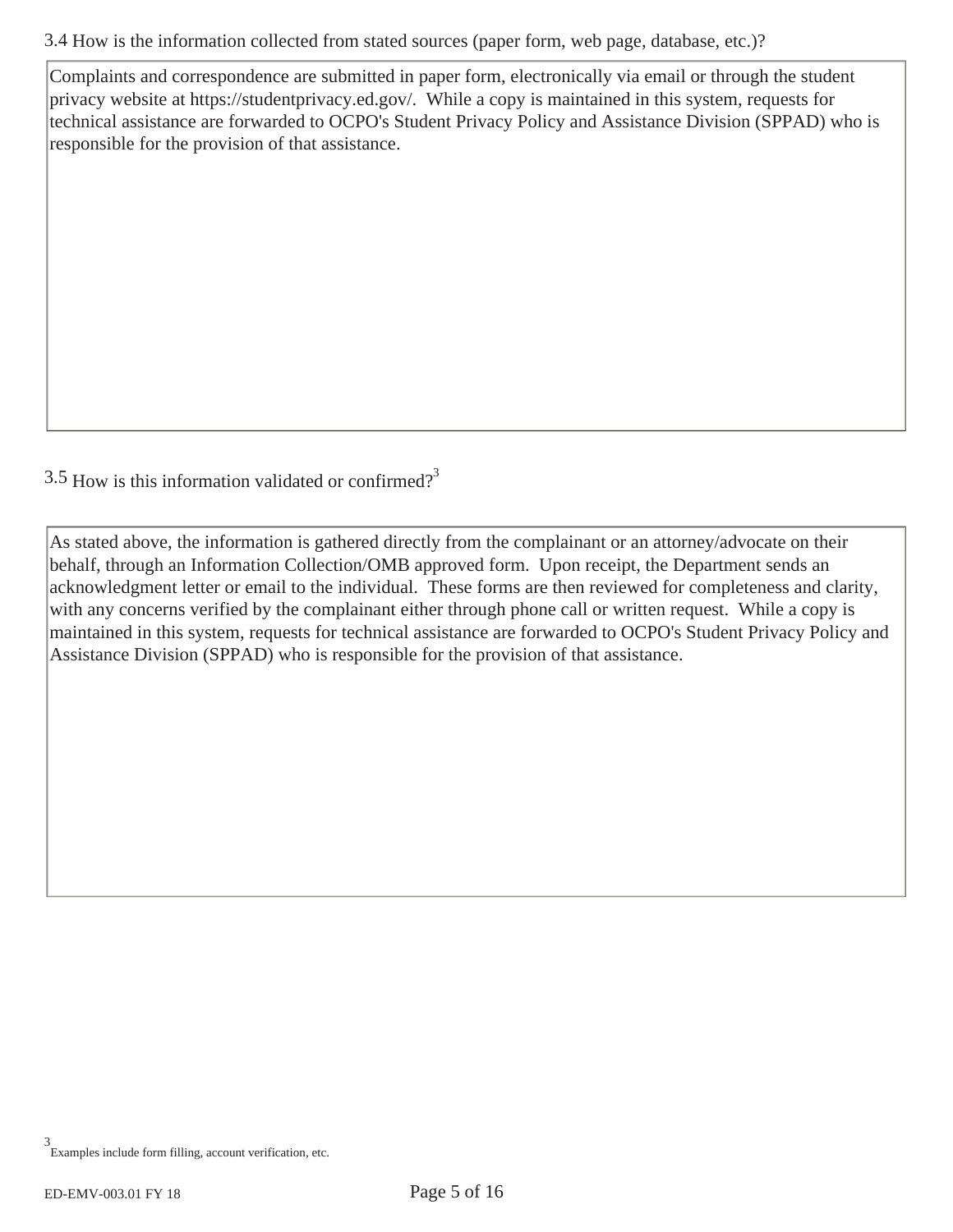#### **Use**

3.6 Describe how and why the system uses the information to achieve the purpose stated in Question 1.2 above.

Information contained in this system is used to first determine if the complaint is filed by an individual who maintains FERPA rights over the education records which are the subject of the complaint; is submitted to the Department within 180 days of the date of the alleged violation or of the date that the complainant knew or reasonably should have known of the alleged violation; and contains specific allegations of fact giving reasonable cause to believe that a violation of FERPA has occurred. If those conditions are met, the information in the system is then used to resolve disputes regarding violations of FERPA and PPRA. While a copy is maintained in this system, requests for technical assistance are forwarded to OCPO's Student Privacy Policy and Assistance Division (SPPAD) who is responsible for the provision of that assistance.

3.7 Is the project using information for testing a system or for training/research purposes? Please answer YES or NO.

## No

3.7.1  $\boxtimes$  N/A If the above answer is **YES**, what controls are in place to minimize the risk and protect the data?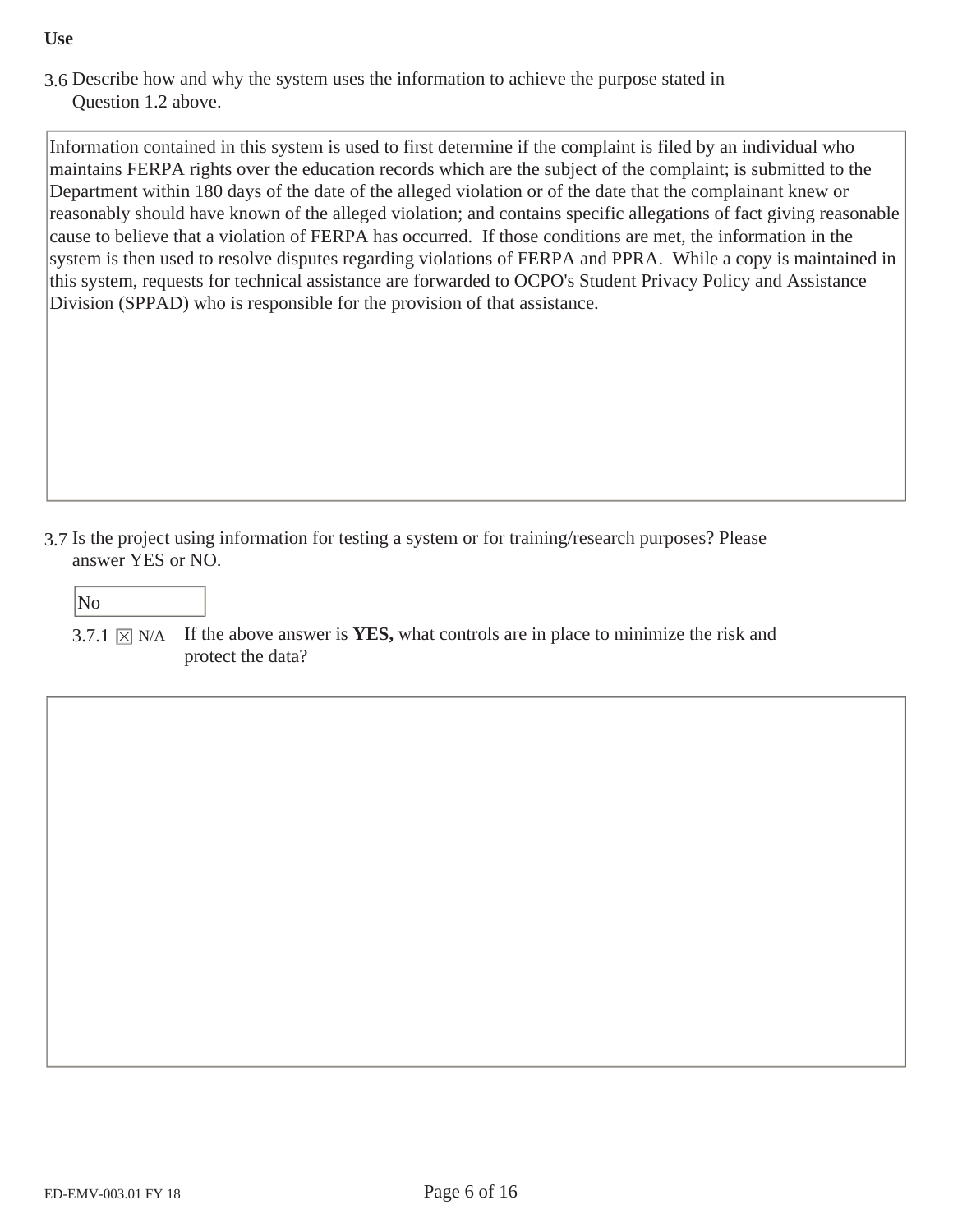3.8 Does the system use "live" PII for the development or testing of another system? Please answer YES or NO.

No

3.8.1  $\times$  N/A If the above answer is **YES**, please explain.

#### **Social Security Numbers**

*It is the Department's Policy that, in order to collect Social Security Numbers, the System Owner must state the collection is: 1) authorized by law, 2) necessary for an agency purpose, and 3) there is no reasonable alternative.* 

3.9 Does the system collect Social Security Numbers? Please answer **YES** or **NO**.

No

3.9.1  $\Box$  N/A If the above answer is **YES**, explain the purpose for its collection, and how the SSN will be used. \*Please note if the system collects SSNs, the PIA will require a signature by the Assistant Secretary or equivalent.\*

We do not request social security numbers on our complaint forms. However, there are rare occasions where there individual will include SSN's when submitting supplemental information. Although not requested or required, the SSN will be sufficiently safeguarded.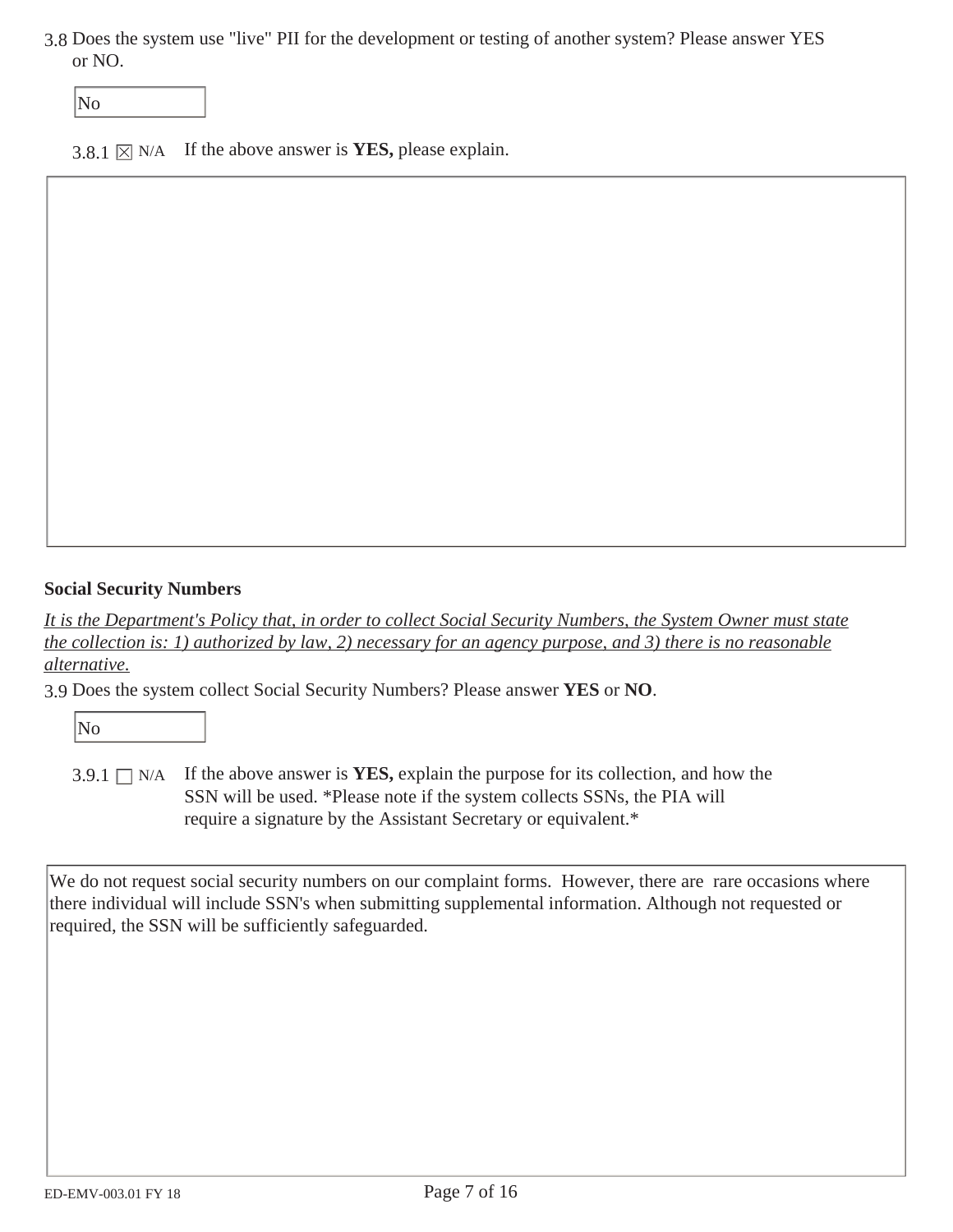3.10  $\boxtimes$  N/A Specify any alternatives considered in the collection of SSN and why the alternatives were not selected.

#### **4. Notice**

4.1 How does the system provide individuals notice about the collection of PII prior to the collection of information (i.e. written Privacy Act notice, link to a privacy policy, etc.)? If notice is not provided, explain why not.

Under this system, individuals either receive the Privacy Act notice as embedded content in the complaint form itself, or via a link to the Department's Privacy Act notice. Both of which are included below.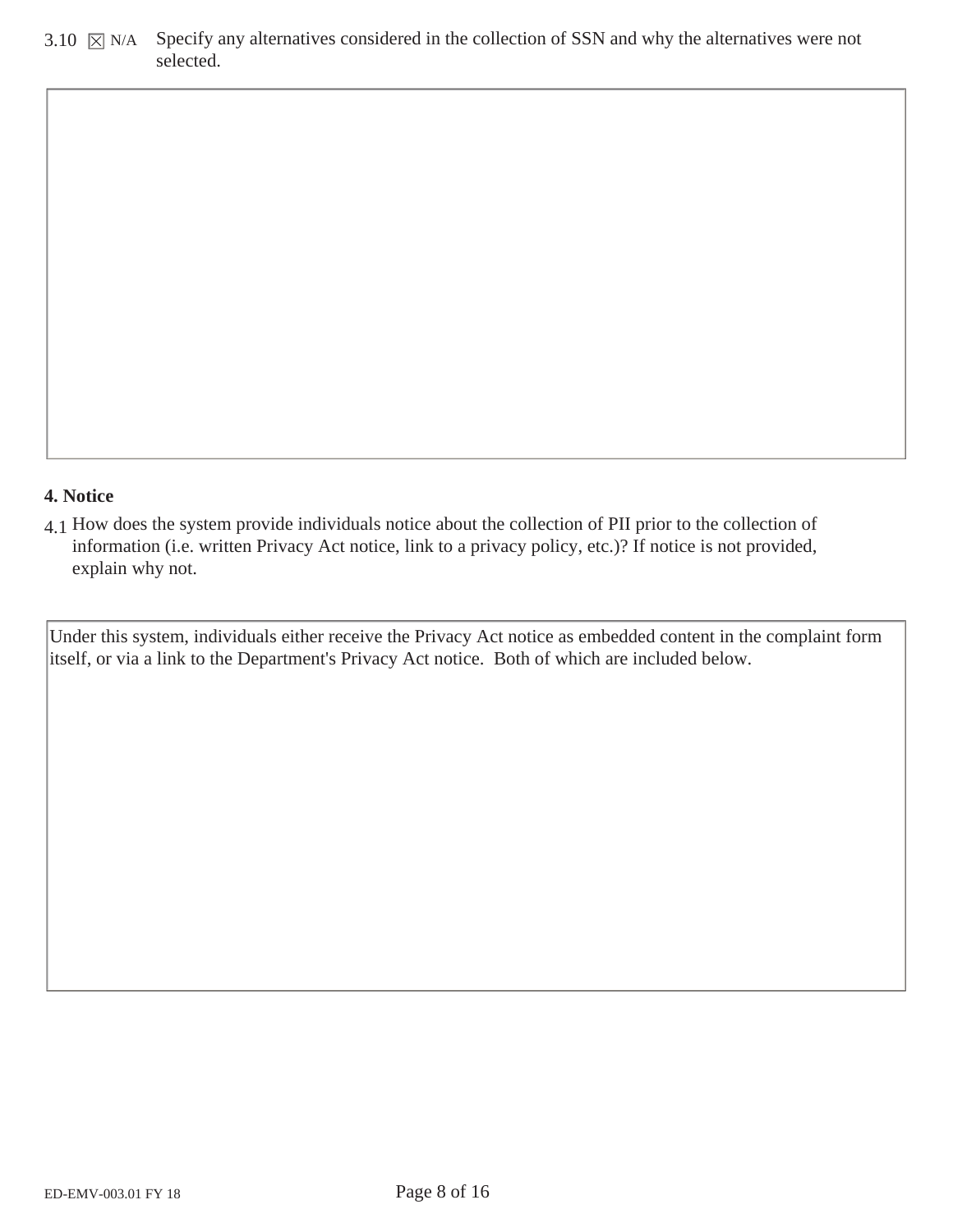#### $4.2 \square N/A$  Provide the text of the notice, or the link to the webpage where the notice is posted.

Privacy Act Statement. The Department is authorized to solicit the information contained in this Form by 20 U.S.C. 1232g(f) and (g) and 34 CFR part 99, subpart E. Your disclosure of the information requested on this Form is voluntary, but if you fail to provide any of the information, it may result in, your complaint being dismissed or returned to you for additional clarification. The principal purpose for which the information requested on this form will be used is to resolve your complaint and determine whether the educational agency or institution violated FERPA. The Department has published the routine uses for which the information requested on this form may be used in a system of records notice entitled "Family Educational Rights and Privacy Act (FERPA) and the Protection of Pupil Rights Amendment (PPRA) Record Systems (18-05-02), which was last published in the Federal Register on June 4, 1999 (64 Fed. Reg. 30106, 30123-24). The routine uses include, but are not limited to, disclosing records to the educational agency or institution against which a complaint has been made or the State Educational Agency in that State. The Department may modify and update this system of records notice, in which case that update in addition to the Department's other systems of records notices may be found at: https://www2.ed.gov/notices/ed-pia.html. The effects of not providing any of the requested information on this form may result in your complaint being dismissed or returned to you for additional clarification. In addition, here is a link form our student privacy website: https://studentprivacy.ed.gov/

4.3 What opportunities are available for individuals to consent to uses, decline to provide information, or opt out of the project?

All information provided is voluntary and individuals may provide as little or as much information as they are comfortable with throughout the course of FPCO's review of their case. In the event an individual would like to cancel a claim and opt out of providing any more information, their ticket will be closed out and their information will be disposed of in accordance with the systems records retention schedule as indicated below.

#### **5. Information Sharing**

#### **Internal**

5.1 Will information be shared internally with other ED organizations? Please answer **YES** or **NO**. If the answer is **NO**, please skip to Question 5.4.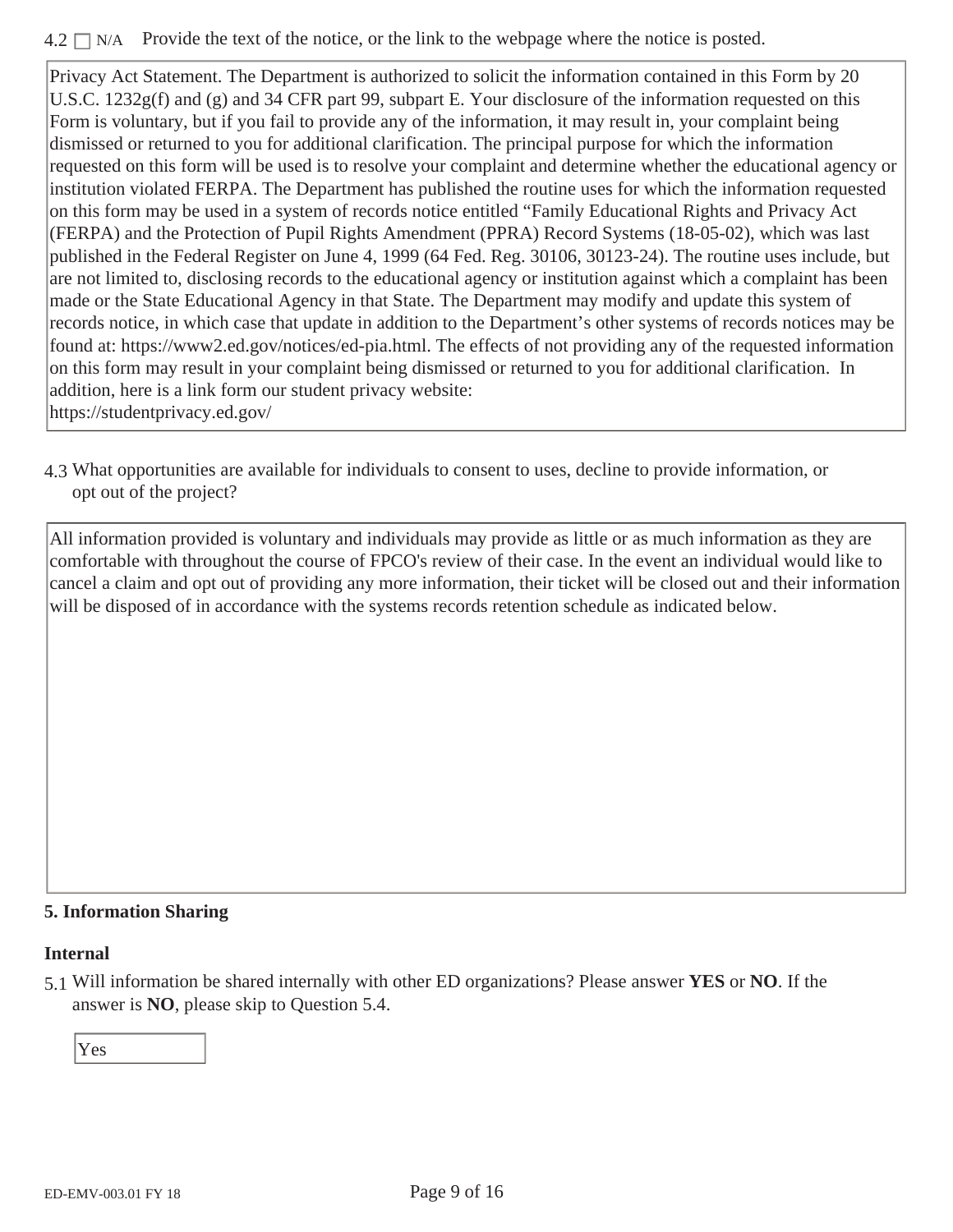#### $5.2 \Box$  N/A What information will be shared and with whom?

The complaint and correspondence information gathered, including requests for technical assistance, is shared without consent to other Offices in the Department, e.g. OGC, OSEP, FSA on a case-by-case basis if the assistance of the other Offices is imperative to resolve disputes regarding violations of FERPA and PPRA and to maintain and respond to requests for technical assistance and other inquiries about these laws. Any disclosure of FERPA-protected personally identifiable information obtained by the Department from students' education records would also have to be permissible under FERPA in terms of each of the routine uses listed in the SORN referenced in Section 2.2.

 $5.3 \Box$  N/A What is the purpose for sharing the specified information with the specified internal organizations? Does this purpose align with the stated purpose in Question 1.2 above?

To carry out its enforcement responsibilities under the PPRA or FERPA, FPCO may share records with other offices in the Department for the purpose of obtaining assistance in processing a claim or resolving a dispute. FPCO may seek assistance from the attorneys who advise on FERPA and PPRA and reside in the Office of the General Counsel. For claims involving students with disabilities FPCO may seek advice from the Office of Special Education Programs. As needed, FPCO may also consult with, or direct individuals to the Office for Civil Rights pertaining to cases regarding discrimination or potential Title IX concerns. Further, FPCO may also seek guidance from, or again refer individuals to, Federal Student Aid (FSA) as appropriate when the case pertains to matters also impacting that office.

In addition, while a copy is maintained in this system, requests for technical assistance are forwarded to OCPO's Student Privacy Policy and Assistance Division (SPPAD) who is responsible for the provision of that assistance.

#### **External**

5.4 Will the information contained in the system be shared with external entities (e.g. another agency, school district, etc.)? Please answer **YES** or **NO**. If the answer is **NO**, please skip to Question 5.8.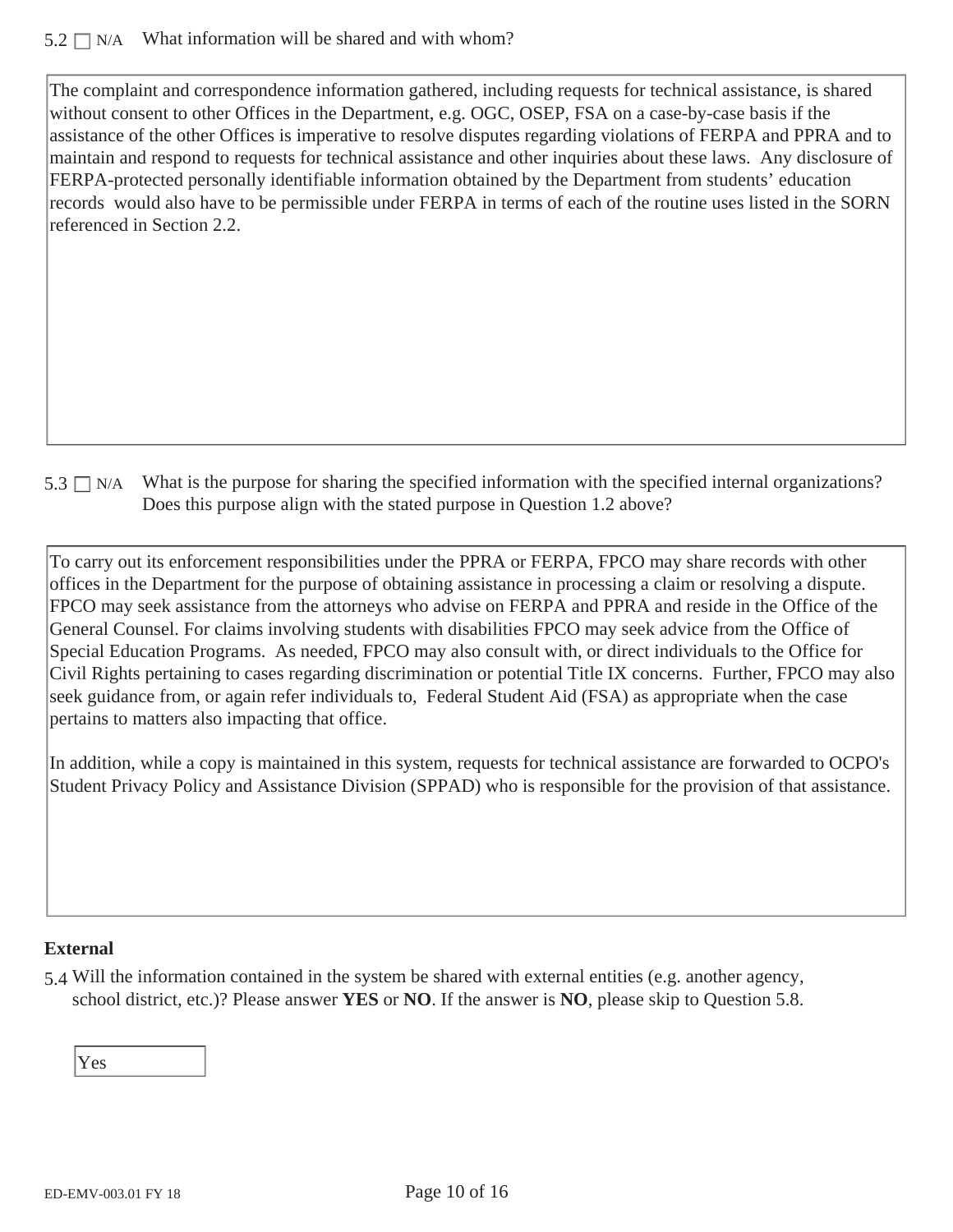$5.5 \Box$  N/A What information will be shared and with whom? Note: If you are sharing Social Security Numbers, externally, please specify to whom and for what purpose.

FPCO does not intend to share records in this system externally however it is permissible in some instances. The Department may disclose information contained in a record under the routine uses listed in the System of Records Notice (SORN) without the consent of the individual if the disclosure is compatible with the purposes for which the record was collected and if the disclosure is critical to resolve disputes regarding violations of FERPA and PPRA and to maintain and respond to requests for technical assistance and other inquiries about these laws. Please see the SORN referenced in Section 2.2 for more details.

 $5.6 \Box$  N/A What is the purpose for sharing the specified information with the specified external organizations? Does this purpose align with the stated purpose in Question 1.2 above?

FPCO does not intend to share records externally however in the event that it is permissible under a routine use listed in the System of Records Notice, the disclosure will be compatible with the purposes for which the record was collected and critical to resolving disputes regarding violations of FERPA and PPRA and to maintain and respond to requests for technical assistance and other inquiries about these laws, including those referred to CPO's Student Privacy Policy and Assistance Division (SPPAD) for processing. Please see the SORN referenced in Section 2.2 for more details.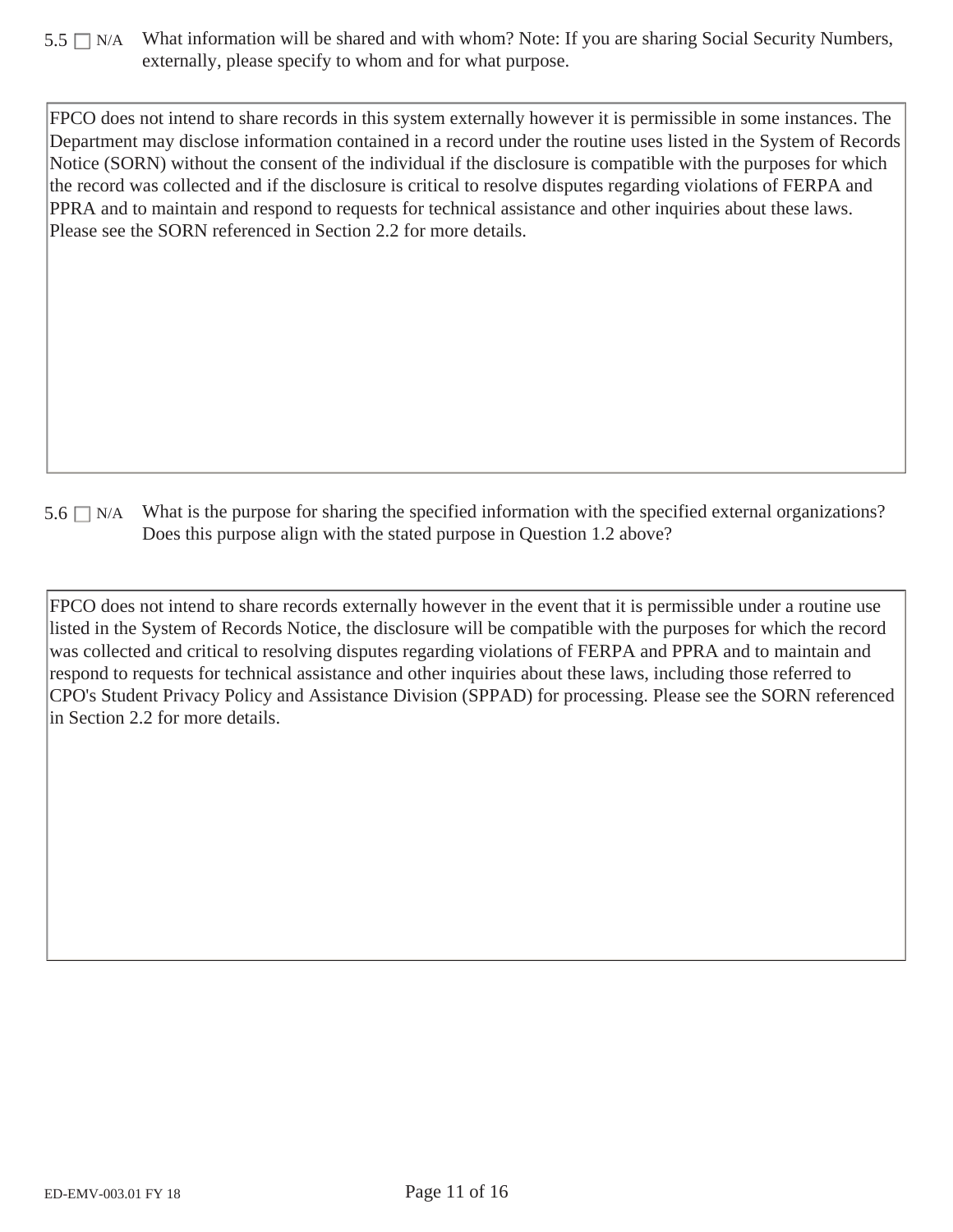|     |     | Please see the SORN referenced in Section 2.2 for more details.                                                                                                                                   |
|-----|-----|---------------------------------------------------------------------------------------------------------------------------------------------------------------------------------------------------|
|     |     |                                                                                                                                                                                                   |
|     |     |                                                                                                                                                                                                   |
|     |     |                                                                                                                                                                                                   |
|     |     |                                                                                                                                                                                                   |
|     |     |                                                                                                                                                                                                   |
|     |     |                                                                                                                                                                                                   |
|     |     |                                                                                                                                                                                                   |
|     |     |                                                                                                                                                                                                   |
|     |     |                                                                                                                                                                                                   |
|     |     |                                                                                                                                                                                                   |
|     |     |                                                                                                                                                                                                   |
| 5.8 | N/A | Is the sharing pursuant to a Computer Matching Agreement (CMA), Memorandum of<br>Understanding (MOU) or other type of approved sharing agreement with another agency? Please<br>answer YES or NO. |
|     |     | No                                                                                                                                                                                                |
| 5.9 | N/A | Does the project place limitation on re-disclosure? Please answer YES or NO.                                                                                                                      |
|     |     |                                                                                                                                                                                                   |

# Yes

# **6. Redress<sup>4</sup>**

6.1 What are the procedures that allow individuals to access their own information?

If individuals wish to access the content of a record regarding you in the system of records, they may contact the system manager. Your request must meet the requirements of the regulations at 34 CFR 5b.7. Please see the SORN referenced in Section 2.2 for more details.

If the system has a System of Records Notice (SORN), please provide a link to the SORN in Question 6.1 and proceed to Section 7 - Safeguards. 4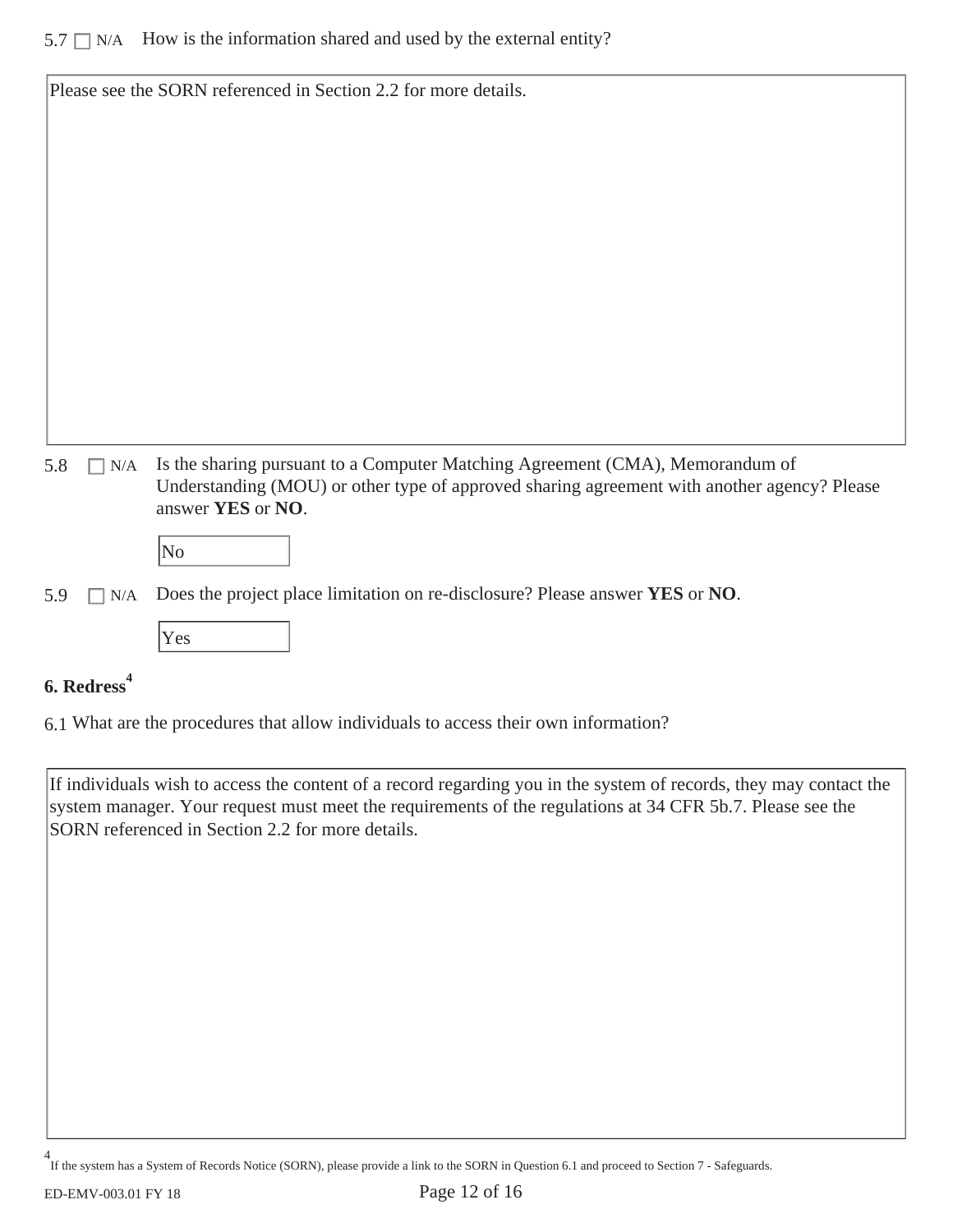6.2 What procedures are in place to allow the subject individual to correct inaccurate or erroneous information?

If individuals wish to contest the content of a record regarding you in the system of records, they may contact the system manager. Your request must meet the requirements of the regulations at 34 CFR 5b.7. Please see the SORN referenced in Section 2.2 for more details.

6.3 How does the project notify individuals about the procedures for correcting their information?

Please see the SORN referenced in Section 2.2 for more details.

#### **7. Safeguards**

## *If you are unsure which safeguards will apply, please consult with your ISSO.*

7.1 Does the principal office work with their CSO/ISSO to build privacy & security into the system and build privacy extensions to the extent feasible? Please answer **YES** or **NO**.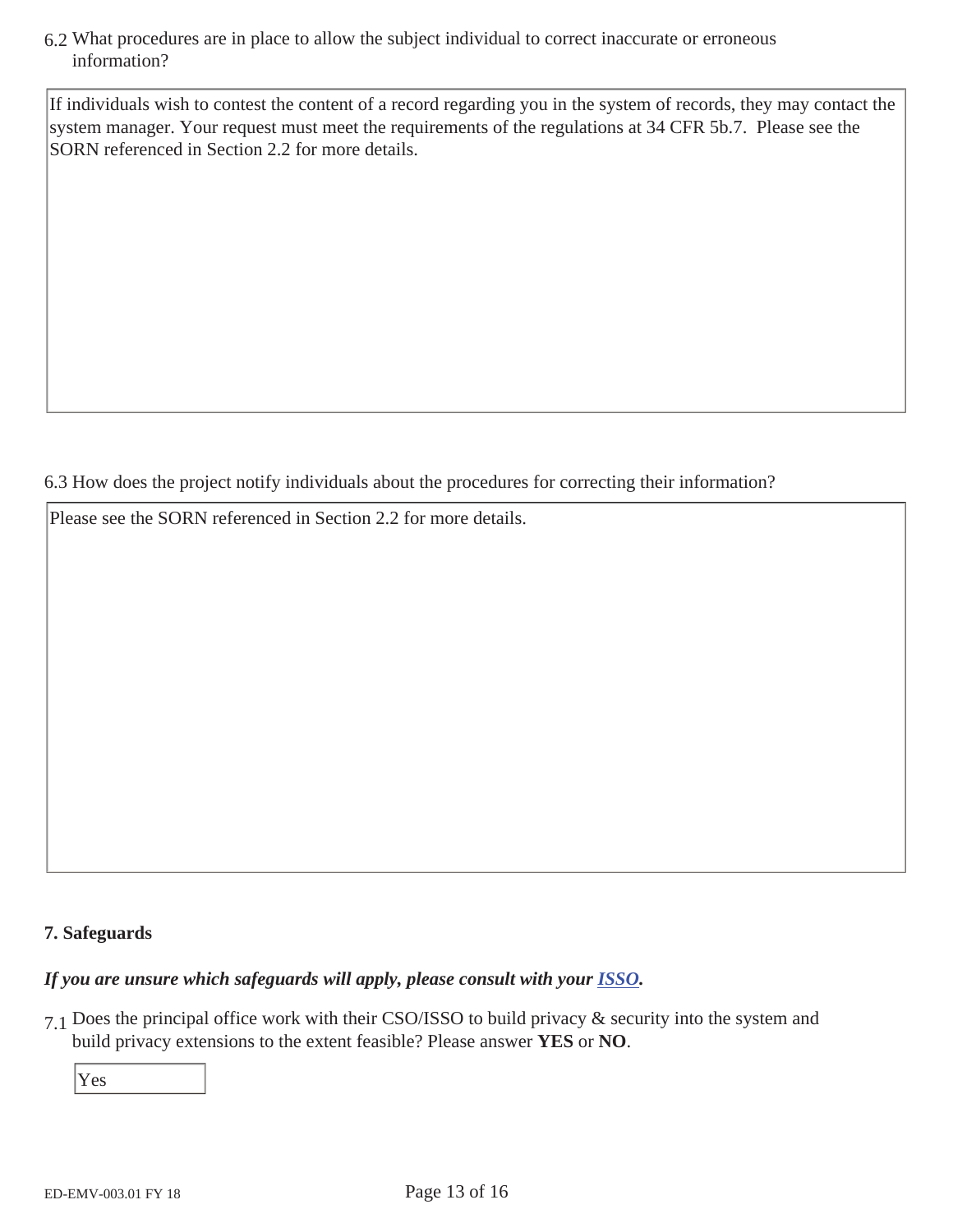7.2 What procedures or access controls are in place to determine which users may access the information and how does the project determine who has access?

The information gathered through complaints and correspondence, as well as requests for technical assistance, are maintained in electronic files. Specifically, the complaints and correspondences, are maintained in modified version of the Department's Controlled Correspondence Management System (CCM). In addition, a copy of the requests for technical received by FPCO are also maintained in CCM, although forwarded to OCPO's Student Privacy Policy and Assistance Division (SPPAD) who is responsible for the provision of that assistance. Electronic files are only accessible by Department employees and contractors granted permissions though the Department's network administration. The Department also utilizes a hard copy backup to the electronic filing. These hard copy records are maintained in lockable file cabinets only accessible by designated staff.

7.3 What administrative, technical, and physical safeguards are in place to protect the information?

All physical access to the sites where this system of records is maintained and controlled is monitored by security personnel who check each individual entering the building for his or her employee badge. Paper files are kept in locked file cabinets when not in use. Immediate access to these records is restricted to authorized staff. Authorized staff members and contractors have unique user names and passwords that must be used to gain access to the electronic files. A system-access protocol requires the use of a passwords meeting minimum character and length specifications, and that these passwords be changed on a regular basis.

7.4 Is an Authority to Operate (ATO) required? Please answer **YES** or **NO**.

Yes

<sup>7.5</sup> Is the system able to provide account of any disclosures made? Please answer **YES** or **NO**.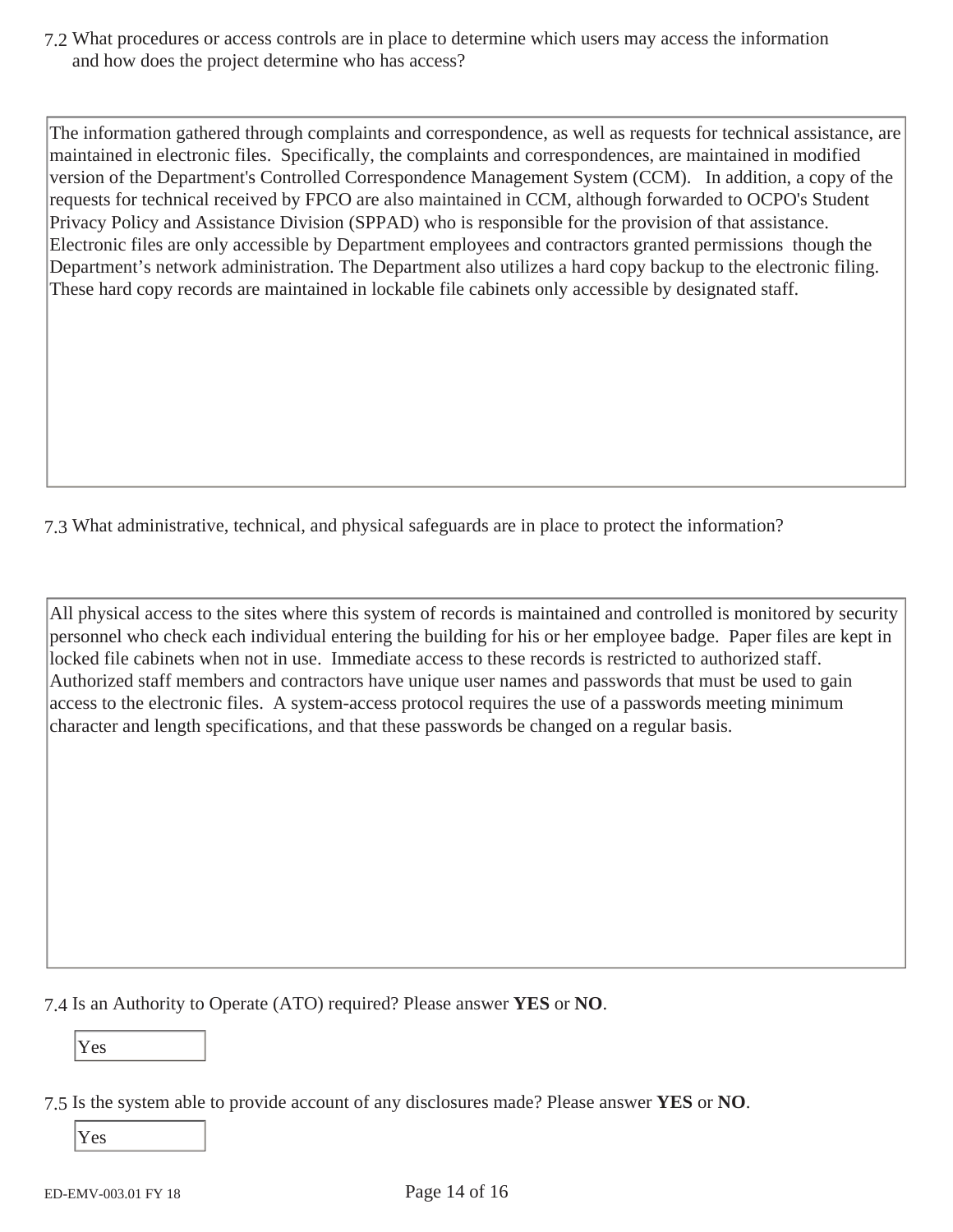7.6 Is the information in the system appropriately secured in accordance with the IT security requirements and procedures as required by federal law and policy? Please answer YES or NO.

Yes

7.7 Has a risk assessment been conducted where appropriate security controls to protect against that risk been identified and implemented? Please answer YES or NO.

Yes

7.8 Please describe any monitoring, testing or evaluation conducted on a regular basis to ensure the controls continue to work properly at safeguarding the information.

The Department conducts a variety of security testing activities across the enterprise as part of an overall risk management and continuous monitoring strategy. Some of these activities are ongoing, including infrastructure scans and Ongoing Security Authorization assessment testing, and some are performed as needed for major system changes, including ad hoc scans, Production Readiness Reviews, Security Impact Analyses, and system self-assessments.

#### **8. Auditing and Accountability**

8.1 How does the system owner ensure that the information is used in accordance with stated practices in this PIA?

All Department staff and contractors with access to the information maintained as part of this system, receive initial training as part of the orientation process. In addition, staff and contractors must complete annual training on topics such as cyber-security and records management.